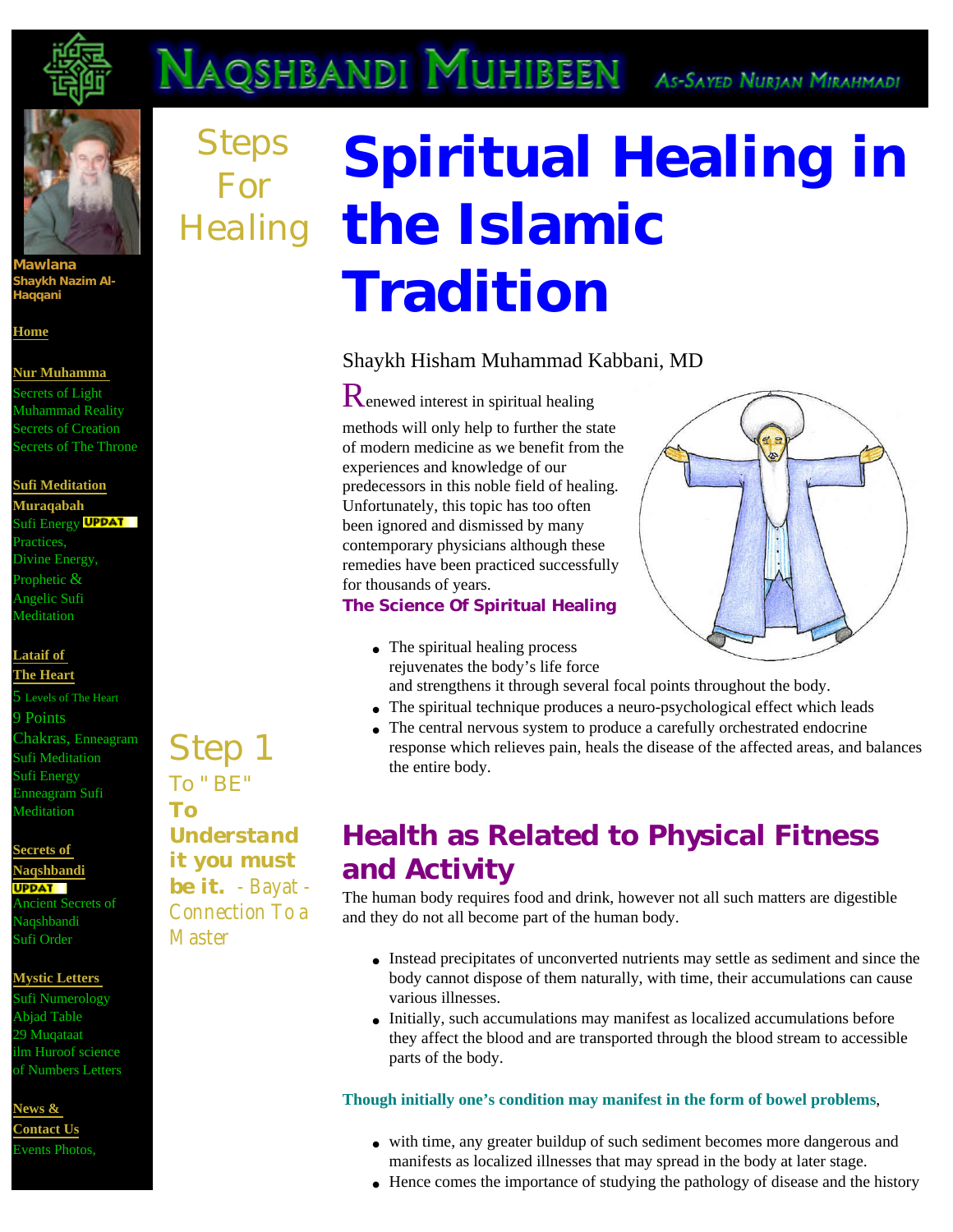#### **[About](http://www.nurmuhammad.com/NewsEvents/aboutnurmuhammad.html)**

#### Naqshbandi Sufi Way

## **[Books Online](http://www.nurmuhammad.com/Dwnlds/NurMuhammadDownloads.html)**

Dalail Khairat & Devotionals, Many New PDF files Bahasa Language

# Shopping,



**Register for Naqshbandi Muhibeen Secret Updates** 



**UPPAT** 

**[Internet Links](http://www.nurmuhammad.com/NewsEvents/links.html)**

Sufi Physics Translate this site in **Vour Language** 



of its development.

Acknowledging physical malaise causing bowel problems, one may accustoms ones self to strong purgative resulting in further complications.

- In fact, most of such drugs are toxic and can interfere with and eliminate both the good and bad. Addictions to such drugs can further complicate one's condition because they are hot and interactive and they can weaken the immune system,
- predispose patients to arrhythmias, affect the kidney and develop various disorders and deficiencies. Appropriate physical exercise is necessary to refresh the organs, ease the flow of food and nutrients, enhance digestion, and prevent such accumulations.

Furthermore, natural and methodical control of movements and muscular actions

- lightens the spirit, refreshes the mind, rejuvenates the body organs, improves one's self, strengthens muscular tone,
	- ❍ prevents callousness of the joints,
	- ❍ strengthens the tendons and ligaments,
	- ❍ lessens the possibility of somatic disorders, and abates most illnesses.
	- ❍ This also depends on the level of physical exercise, their balance, moderation, or intensity.

In general, routines dedicated to any particular limb strengthen it just like dedicating one's thoughts to a specific subject strengthens one's memory. Hence, each part of the body requires specific routines.

The lungs require reading exercise and their levels began from reading silently, and advancing gradually in intensity and loudness.

Hearing exercise require careful responsive attention by stimulating the auditory nerves and ears, and it develops to the pint where sound either increases in volume or decreases by distance or by intensity of one's wavelength.

Speaking exercise increases oral command; and besides helping recognition by physical and mental vision, eye exercises enhance one's vision, strengthens the ocular muscles and in some cases can help correct nearsightedness and farsightedness. Thus, hiking, swimming, normal walking exercise at moderate pace, riding on horseback, archery, and

similar sports, are most healthy for the entire body.  $Adopting$  such

## programs of physical exercise even can

- cure chronic illnesses such as anemia,
- infectious diseases.
- ulcers, and colic, among others.

## **Origins of Islamic Spiritual Healing**

Spiritual healers inherited the methods that God's messengers were using, and from one generation to another have practiced these methods up to the present time. In the Islamic tradition, healers utilize both medicinal remedies and spiritual means. The spiritual techniques follow scientific principles which utilize the patient's latent energy and the power contained in the devotions and supplications and meditations of the prophets, messengers, and "wise men" of God.

Prophet Muhammad (peace be upon him) was once in a session where he was curing people through spiritual methods when he was asked whether or not remedies should be sought from medicines. He said, "Yes, you must seek remedy from medicine, because whatever disease God has created in this world, He has also created its remedy as well. But there is one disease for which He has not created any remedy, which is old age."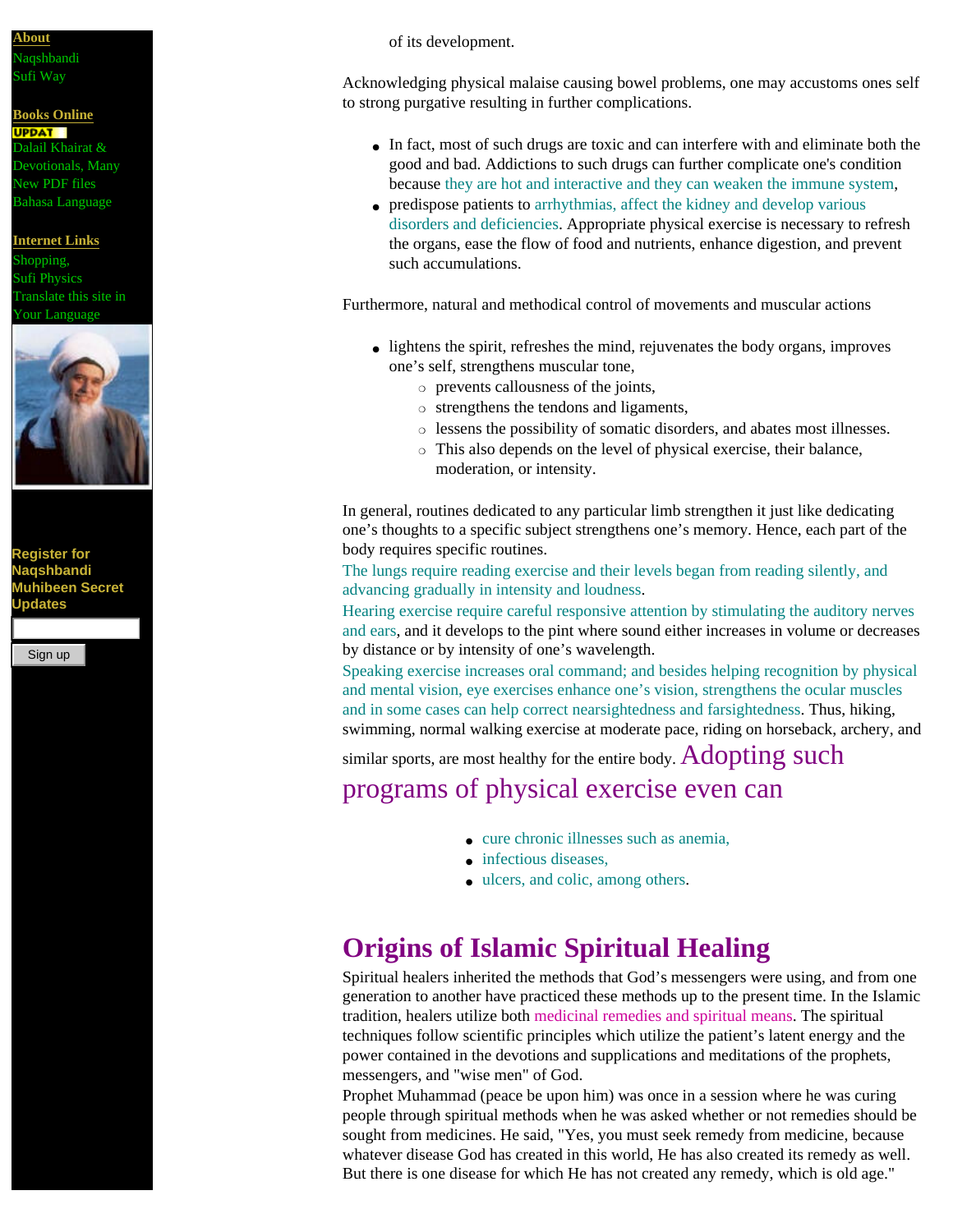Each and every prescribed Quranic verse has its unique healing property which differs from those of other verses. The following are some examples of verses used in spiritual healing.

### **Six Verses Of Healing:** *"Ayat Al-Shifa"*

**"And [God] shall heal the breast of the believers." {**wayansurkum AAalayhim wayashfi sudoora qawmin mumineena**}** *Tauba 9:14* 

**"Mankind there has come to you a guidance from your Lord and a healing for (the diseases) in your hearts, and for those who believe a guidance and a mercy**."{Ya ayyuha alnnasu qad jaatkum mawAAithatun min rabbikum washifaon lima fee alssudoori wahudan warahmatun lilmumineena } *Yunus 10:57*

**"There issues from within the bodies of the bee a drink of varying colors wherein is healing for mankind."{**yakhruju min butooniha sharabun mukhtalifun alwanuhu feehi shifaon lilnnasi**}** *Nahl 16:69*

**"And We sent down in the Quran such things that have healing and mercy for the believers."{**Wanunazzilu mina alqurani ma huwa shifaon warahmatun lilmumineena **}** *Bani Israel 17:82*

**"And when I am ill, it is [God] who cures me."{**Waitha maridtu fahuwa yashfeeni **} A supplication of Prophet Abraham** *Shuara 26:80*

**"And declare (O Muhammad) that [the Quran] is a guidance and healing for the believers."41:44{**qul huwa lillatheena amanoo hudan washifaon waallatheena la yuminoona**}**

### **About Energy And How Spiritual Healing Works**

Spiritual healing is not at all a mysterious process but is in fact very straight forward, albeit oftentimes quite complex. The spiritual healing technique involves the energy field that exists around each of us. Everyone has an energy field or an aura that surrounds and interpenetrates the physical body. This field is intimately associated with the health of the human being.

In different cultures, energy is known by different names. The word "energy" is referred to as:

*Ki* in Japanese *Chi* in Chinese *Prana* in Hindi *Qudra* in Arabic

- Energy is the life breath transmitted to us from the Existing, Everlasting Superpower that overlooks human beings and all creation.
- Energy regulates our thought patterns and emotions, is the source of our life force and is the animating factor in all living beings. It circulates through our bodies and can be harnessed for healing.
- It is the source of all movement in the universe. When the human body loses its life breath the original energy (or life force) leaves it, allowing the body to decompose.
- The body goes back to its earthen origins and the spirit returns to its angelic origin of spiritual energy.
- This energy is never lost and exists without the secret of its nature being understood by science and modern medicine.

This unknown spiritual energy is behind the life of every drop of blood in animate beings, the motion behind every living cell, and the driving force of constellations and galaxies.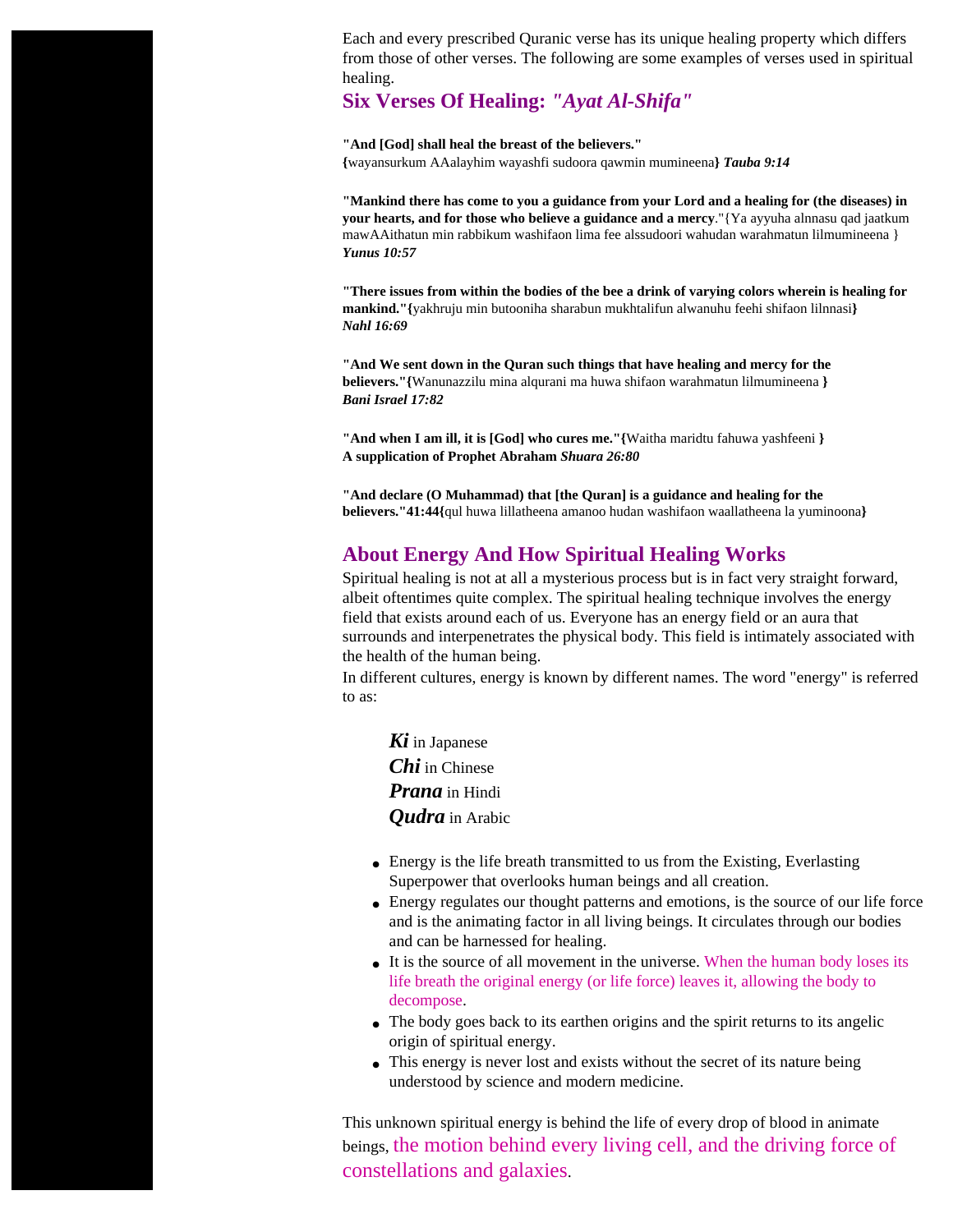

● It carries unlimited perfect and complete powers which are real, active and continuous. The action of this force is genuine because nothing can grow or live in the entire universe without its influence.

• This is especially applicable on earth where no trees, grass, vegetation and indeed no life can exist without the intervention of this unknown, unseen energy. {photons

transmitted by sun but not visible to naked eyes.}

- **It is with this energy that a tiny plant pushes through the middle of a huge desert boulder.** This energetic spiritual life force holds the organs, blood vessels, and all body parts in place. When the body's life force diminishes, the anatomic relations of the body's organs are altered and disrupted, which leads to pain, organ dysfunction and an overall deterioration of health.
- The spiritual energetic life force creates an energy field around itself like a highly charged magnet or electrode.
- This force reflects its energy throughout the human body and *becomes the driving life force* behind all of its activities and processes. The life force not only energizes the body but also gives it its identity. As an atom is defined by its constituent electrons, protons, and neutrons--which are also its energy components--so too does the spiritual life force give energy and identity to the physical body.

The healing spiritual energy is analogous to a waterfall. If a waterfall is channeled in the right way, it can be harnessed to produce energy and give light.

Water Importance of External Ablution Internal Water Purification

- Ritual Cleansing, 12 openings of the human form
- Diet and cleansing of body liquids
- Similarly, if our blood flow is properly channeled through a balanced, equilibrated system, the driving force of that energy will augment the energy of the weak organs.
- In those organs where the life force has been weakened and dissipated, spiritual healing will increase and activate these vital forces.
- The spiritual healing technique allows the life energies to be exponentially expanded to activate the ill member and heal it.

A similar phenomenon is seen in an atomic reaction, where tremendous power is released from the internal energy of the atom. The energy produced increases geometrically as the activated, energized atom spreads its energy to its neighbors, propagating a chain reaction of energy release.

The same principle of the atomic reaction is used by spiritual healers to harness and activate the life force within the patient. Much in the same way that contemporary physicians direct lasers to heal affected areas of the body,

• spiritual healers access a similar chain reaction of the body's existing energy, channeling it to the affected areas to heal pain and suffering.

## *Step 2*

*Understanding Water Our Life Force. -- Ablution Wudu -- 12 Openings Inner Water - Purify Our Blood from Inhalants and Spirits Food -Dietary Habits -You Are What You Eat - Vegetables Natural Foods. Sugars Oils. - Meats that Don't eat waste.*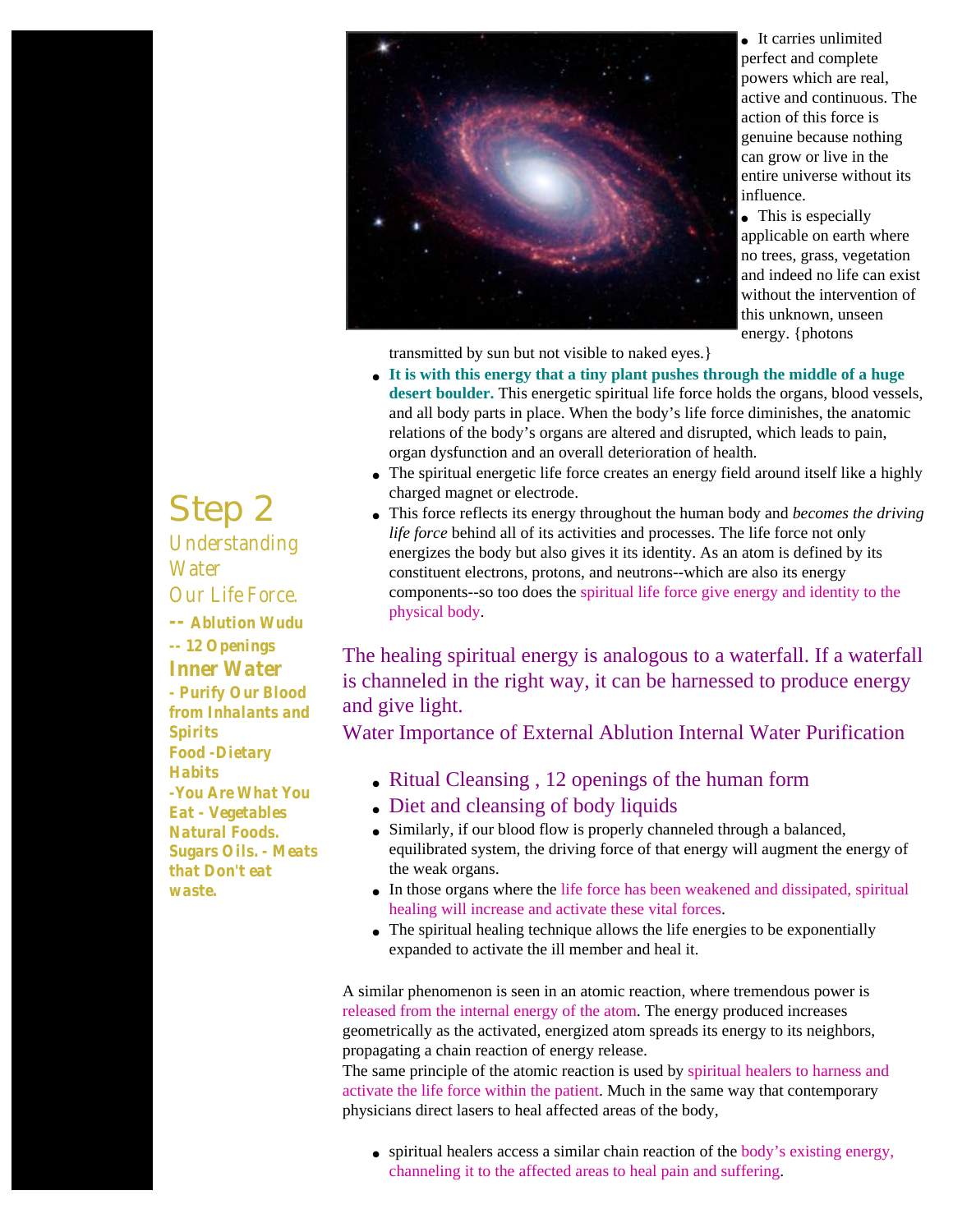*Step 3 Energy Distribution:* • When one organ begins to heal, the other organs use the released energy to activate and release their own inherent energy, which in turn promotes physiological equilibrium and relief from pain.

## **Focus on The Heart The Three Phases Of Spiritual Healing**

## *Head-*

*Heavenly Energy Enters. 7 Holy Openings 7 Eternal Attributes*

*1* **Universal force**--or cosmic energy--includes the energies of the

planets, stars and galaxies, and whatever is around us of propagating energy fields.



• This vast, all-pervading force nourishes the soul, the spirit and the energy within each individual and in every living creature.

• Through the meditative process of spiritual healing, one can access this driving energy which exists in every living cell in the body.

## The energy is channeled to the cerebral cortex, which is the processing center of our



## thoughts.

- 1. From there it will be intensely focused and
- 2. channeled in the nuclei of the brain stem, which are activated and stimulated by this focused life force.
- 3. In turn impulses are sent to the autonomic nervous system, regulating the body's functions, keeping it in equilibrium and free of pain.
- 4. The concentration of energy in the brain comprises the first phase of spiritual healing.

## This process in turn stimulates the vagus nerve

*Neck- Energy Begins its Travels Thru Vagus Nerve And Spine*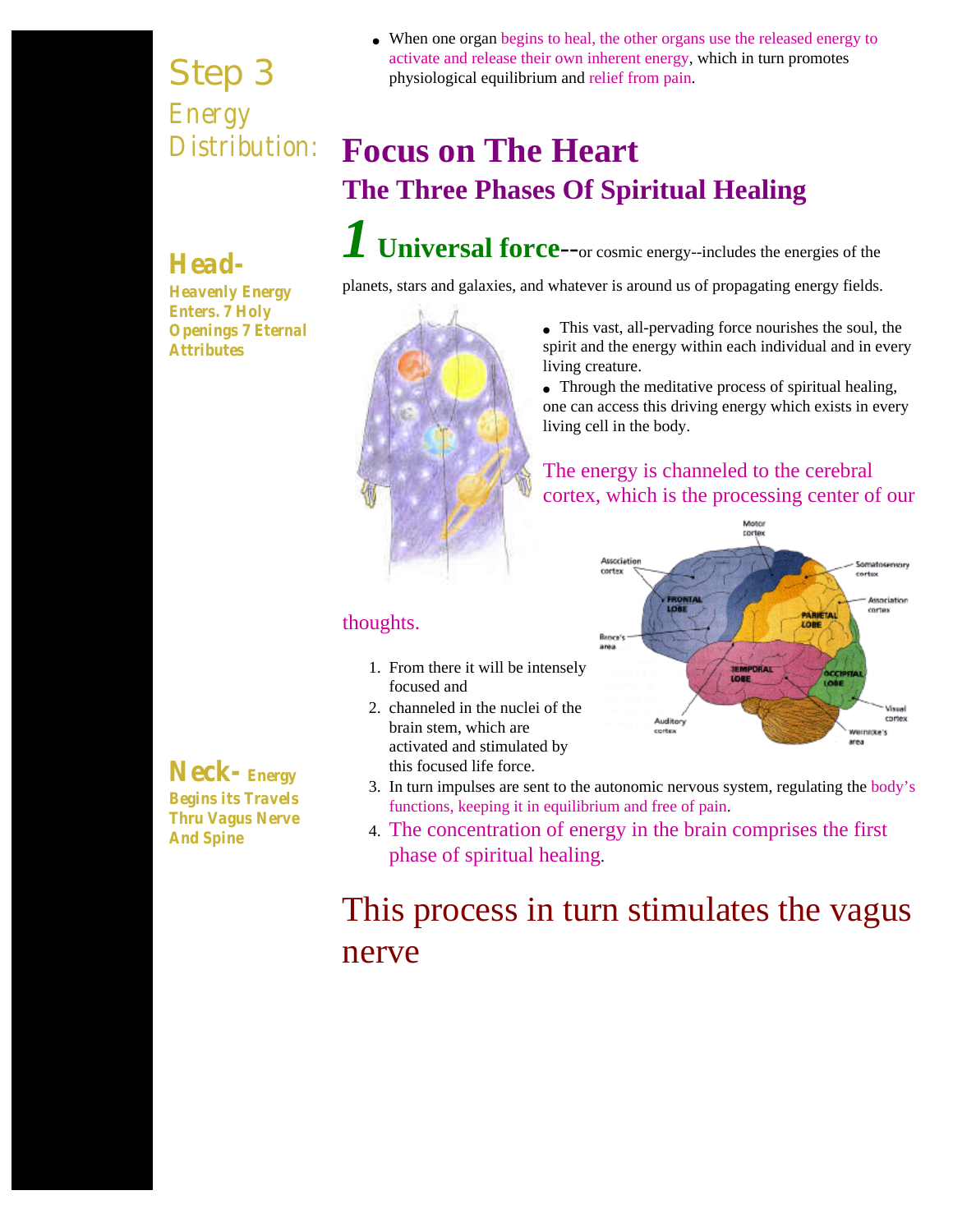## *Heart - The Sun*

*and Center of Our Universe No Sun No Life. The House of God*

*Allah (swt) says; Neither My Heavens nor My Earth can hold Me, but the heart of my servant, the believer, is a house for me. ...and sanctify My house for those who compass It round, or stand up, or bow, or prostrate themselves (therein In prayer). (AI-Hajj:26)*

## *Blood- 70% of*

*our being is Liquid, As The Earth is Covered 70% by water. If Pure we Prosper. If Contaminated we fall ill. - Lesson from Noah (as) Floods Wash away Badness.*

## *Lungs - Tree of*

*Life within Us. Takes our waste Purges it and returns us with Oxygen for the Heart. Nafas Rahma Breath of Mercy. All Life within One Breath.*

## *Body- The*

*Universe, Energy enters and Blood is Clean Pumping to the Heart and Distributing Throughout the Body. That Body Energy Field is Similar to Van Allen Belt,* 

- 1. to send electrical impulses down the heart's conduction system to the sinoatrial node,
- 2. through the internodal tracts,
- 3. through the atrioventricular node,
- 4. down the Bundles of His,
- 5. out the Purkinje fibers and into the myocardial wall to begin systole.

# 2 This migration of

## energy which fills

the heart is the second phase of spiritual healing.

- Conditions such as angina,
- congestive heart failure,
- cardiomyopathy and
- hypertension, in addition to many other related cardiac diseases,
- are healed and the patient can then find health and relief from pain.

The energy is then pumped with the blood out of the heart into the vascular system and delivered to the entire body in the third phase of spiritual healing.

## *3* Energizing The Blood

## A major focus of phase three is the aorta, which is the

conduit for the healing waves of energy that are carried by the blood.

- As the blood flows from the heart,
- it is first channeled back to the heart via the coronary arteries in a chain reaction that sustains and increases the energy in the heart itself, much in the same way that the sun increases its light through its own nuclear reactions. { Healing Heart Process}
- This cycle produces more and more energy, which pours out into the vascular system with foci in the major arteries, supplying the brain via the carotid arteries.
- It also travels through the subclavian arteries to the upper extremities,
- the splanchnic circulation to the abdomen, through the renal arteries to the kidneys, and through the iliac vessels to the lower extremities. \

Lungs Are The Tree of Life Within Us. Takes The Waste from the Blood And Gives Us Oxygen to Feed The Heart.

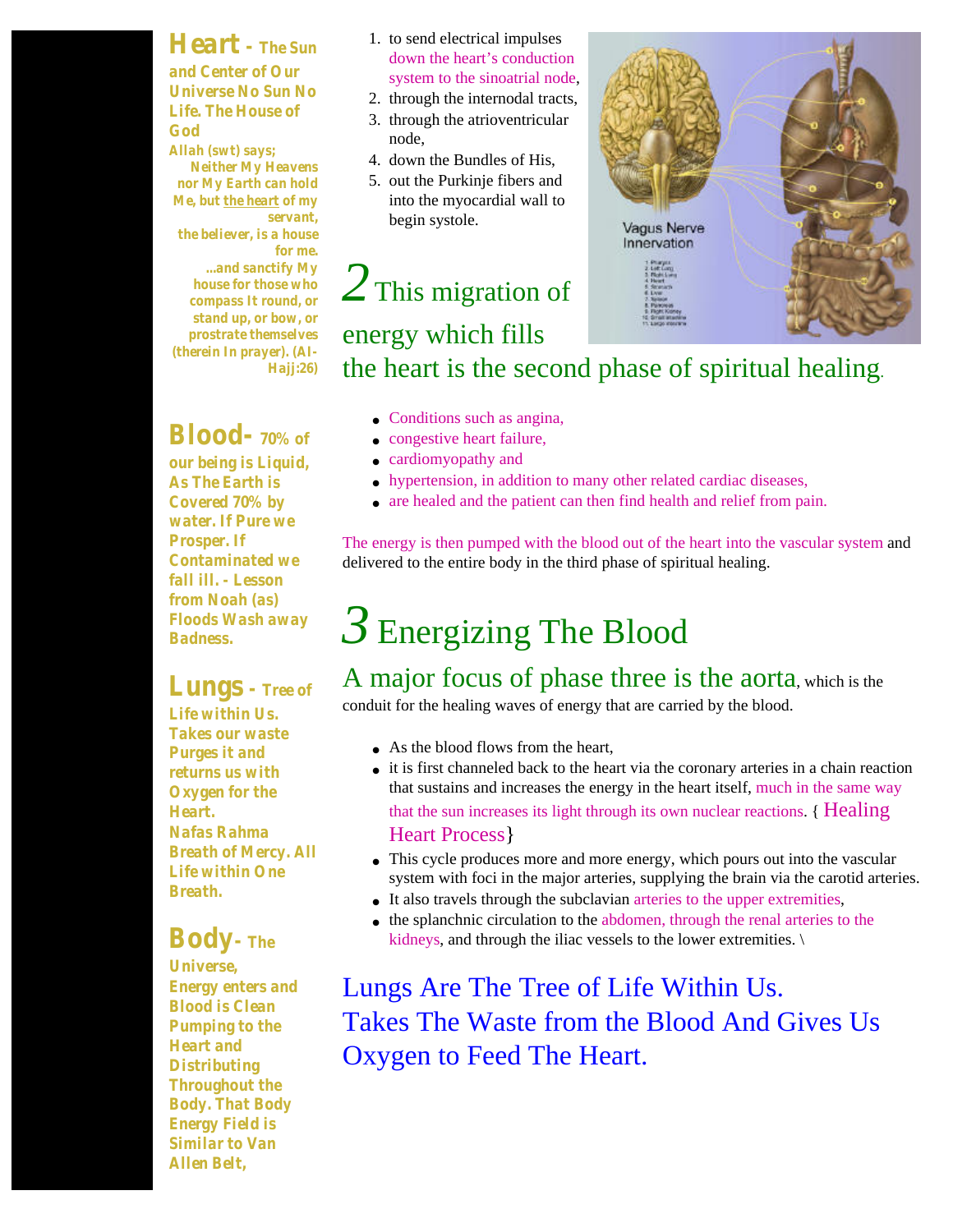#### *Electromagnetic Field That protects the Earth.*

Oxygen-poor blood (shown in blue) flows from the body into the right atrium.

Blood flows through the right atrium into the right ventricle.

**3** The right ventricle pumps the blood to the lungs, { This Where Remembrance on the Blood} where the blood **releases waste gases** and picks up oxygen.

**4** The newly oxygen-rich blood (shown in red) returns to the heart and enters the left atrium.

**[5] Blood flows through the left atrium into the left ventricle.**

**The left ventricle pumps the oxygen-rich blood to all parts of the body.**

The huge volume of drops of blood are like a waterfall made by a huge river descending over the side of a tall mountain cliff. All vegetation and animals in the water's path are nourished and given life, and every cell in the body is healed when the vital spiritual energy wave reaches it.

## A healthy heart will sustain a weak body, but when the

heart is weak and diseased--even in a young person--the body will not be healthy or live long. Therefore, maintaining the heart is the first priority for spiritual healers. Furthermore, maintaining the brain is also another important priority to keep the flow of messages functioning properly.

### **Contemporary Physicians and Spiritual Healers**

Out Side In- Physicians and scientists are all acquainted with this unquantifiable life force, but are unable to interact with it directly except through its vehicle, the physical body. For that reason, scientists look intently to the outward existing body and invent procedures and techniques to keep the body in homeostasis, striving to keep the vital life force in the body as much as possible and to keep the body free of pain.

The contemporary physician is concerned primarily with the physical body as well as the psychological aspects of human existence. Therapeutics for illness are largely physical, whether in the forms of medication, surgical intervention, or otherwise.

Inside Out- Spiritual healers, on the other hand, use an inward approach to healing by applying spiritual techniques and methods to utilize the body's own energy. The difference between the spiritual healers and the physician healers is that the former is healing from inside-tooutside while the latter is healing from outside-to-in. Each are doing good for their patients and both meet on the common ground of curing disease and relieving pain and suffering.

## **High Sense Perception As A Diagnostic Tool**

to the body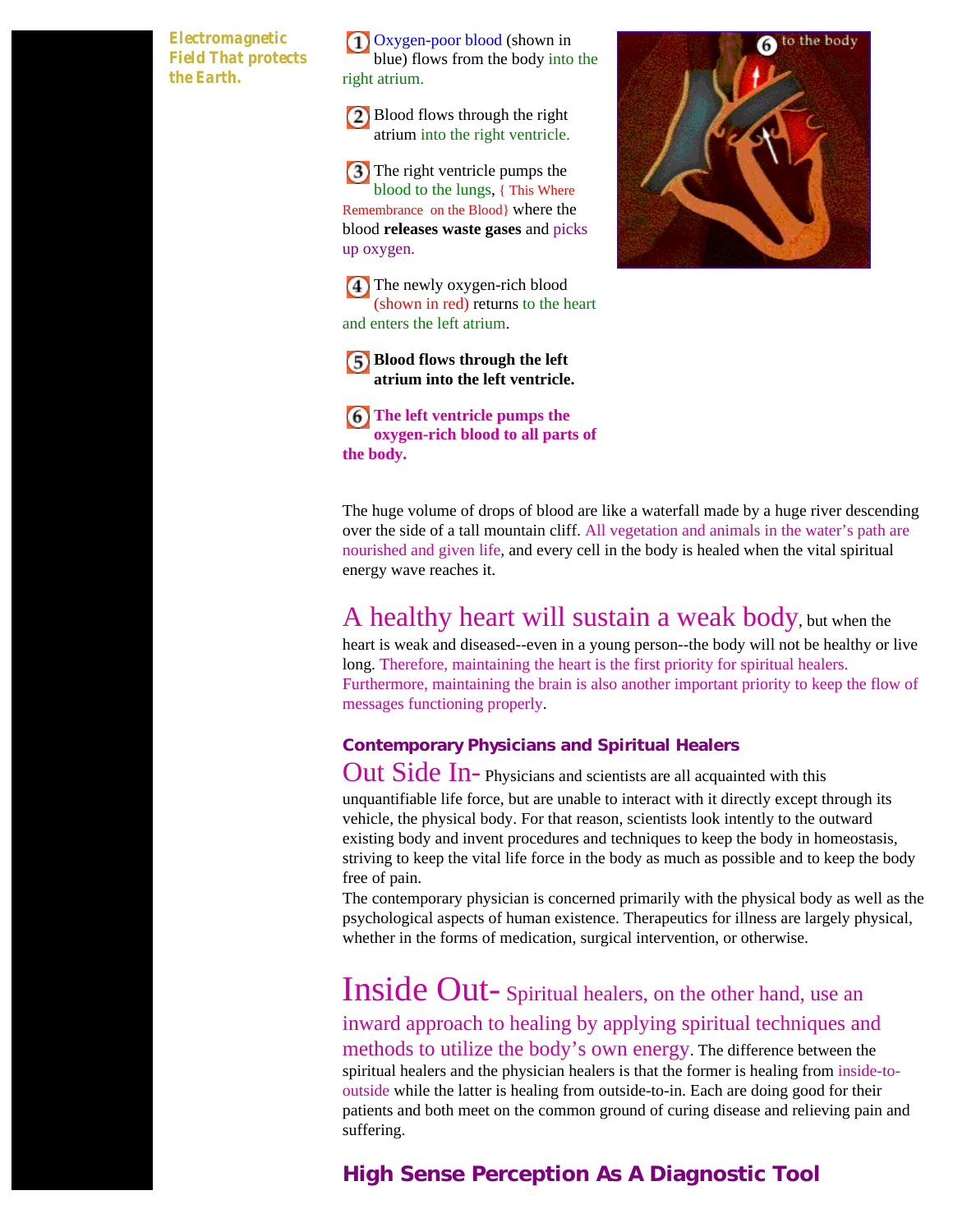Physicians utilize Magnetic Resonance Imaging (MRI) techniques which use the energy and alignment of the body's atoms to provide images and information about the condition of the body and any potential disease process.

### The spiritual healer also has advanced diagnostic modalities one of the most important of which is HSP, High Sense Perception.

- $\bullet$  HSP is a way of perceiving things beyond the normal range of the five senses.
- With it one can see, hear, smell, taste, and touch things that cannot normally be perceived.

HSP, sometimes referred to as clairvoyance, is not imagination but is a type of seeing in which you perceive a picture in your mind without the use of your normal vision. HSP reveals the dynamic world of the fluid, interacting spiritual energy fields which surround and permeate all living things. This energy supports us, nourishes us, and gives us life. We sense each other with this energy as we are a part of it and it is a part of us. With HSP, the pathophysiology



of pain and disease processes lies right before one's eyes.

### HSP reveals how most diseases are initiated in the energy field.

- Distortions in the energy field caused by time and unhealthy living habits are transmitted to the body, becoming a serious illness.
- Many times the source or initiating cause of this process is associated with psychological and/or physical trauma.

Since HSP reveals how a disease is initiated, it also reveals how to reverse the disease process. Spiritual energies and auras aid healers in formulating their diagnosis.

To develop HSP it is necessary to enter into an expanded state of consciousness. There are many means to achieve this but [spiritual](http://nurmuhammad.com/Meditation/Core/naqshbandimeditationillustration.htm) [meditation](http://nurmuhammad.com/Meditation/Core/naqshbandimeditationillustration.htm) is fast becoming the most well known.

## **The** *Nasma* **{Aura} and Meditation**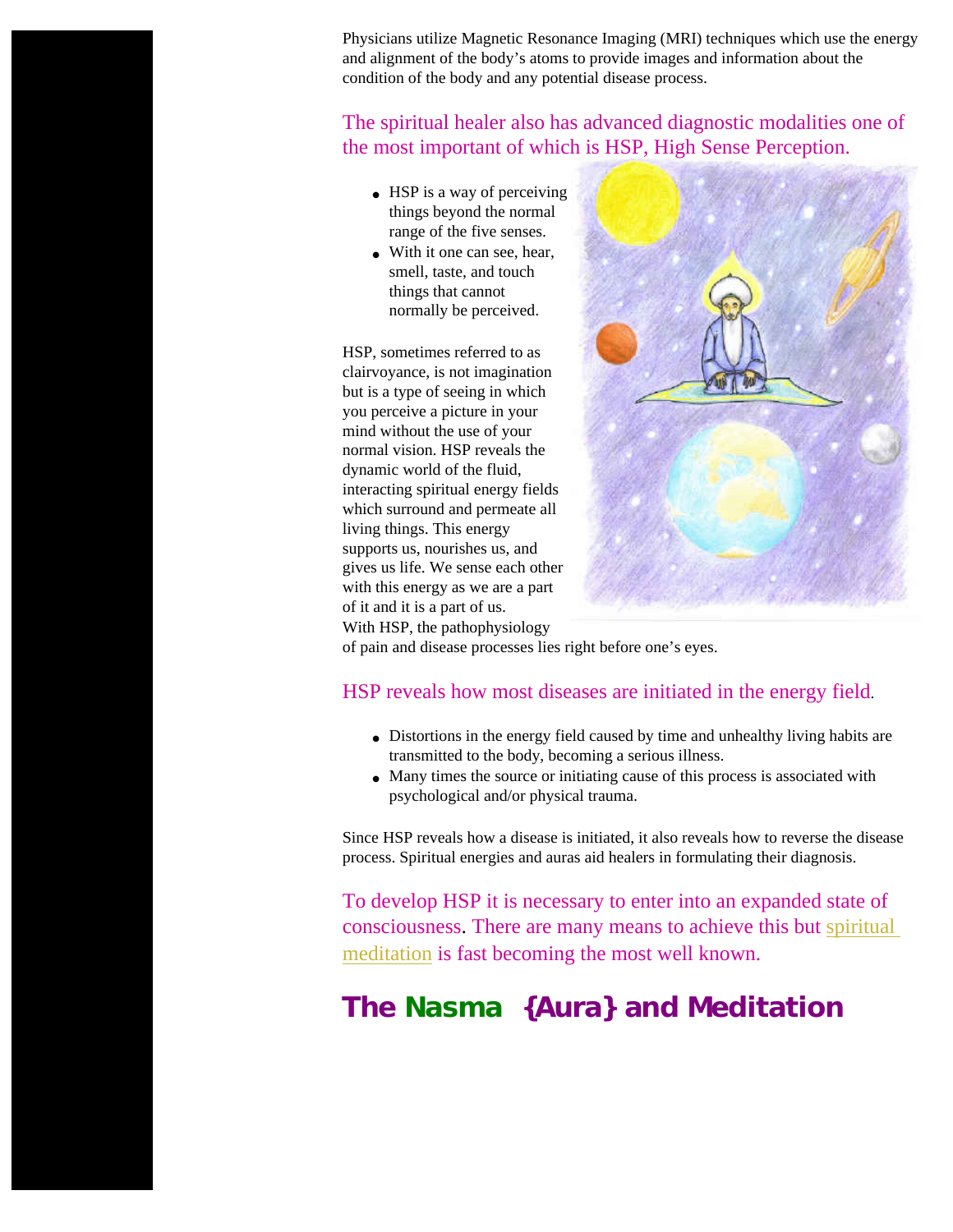In the spiritual terminology, the non-physical body is called *nasma*. *Nasma* exists within each physical body as a subtle vapor or energy breeze created by the chemical output of the physical body. The *nasma* is present in human beings just as rose water is present in the rose or as the fire in glowing coals.

• Being superior with its connection to the divine energy source, it can taste without using the tongue, can see without using the eyes, and can hear without using the ears.

By using the *nasma*, HSP is made available to the spiritual healer. The *nasma* derives its nourishment from the esoteric energy which is released whenever we act, think, or form a belief or intention.

#### **The** *nasma* **in human beings is capable of leaving the physical body at any time through the universal driving force.**

- 
- When the flow of spiritual energy is disturbed or insufficient, the health of the patient is adversely affected,
- leading to pain, disease, distress, and so forth.
- These are signals that we need to rebalance our energy.

A positive energy flow nourishes the *nasma* and maintains its structure and foundation, balancing the human system. This balance leads to increased awareness of the body's sensations which in turn leads to good living, following of proper diet, and enjoyment of exercise. The *nasma* then supports and maintains a healthy physical body, in which the chemical and physical systems remain balanced and functioning normally, thus perpetuating physical health.

In the healthy system, the energies in each body not only remain balanced but also support and influence the energy balance in other peoples' bodies.

## The *nasma* can influence others like a magnet bringing the charges of adjacent metal into its alignment.

• The energy of a healthy system is thus both self-healing and self-propagating in that it maintains the individual health while strengthening the health of those in one's aura. That is, good health attracts and develops more good health.

The *nasma* can not only influence the physical body, but it can also be affected by a sick body and become weak because of the weakness of the organs.

For example, in a weak body a weak *nasma* shows its symptoms in the

## mental and physical aspects of a person.

- In the mental sphere, any one of the following will occur:
	- ❍ neurosis,
	- ❍ depression,
	- ❍ hysteria,
	- ❍ psychosis,
	- ❍ seizures,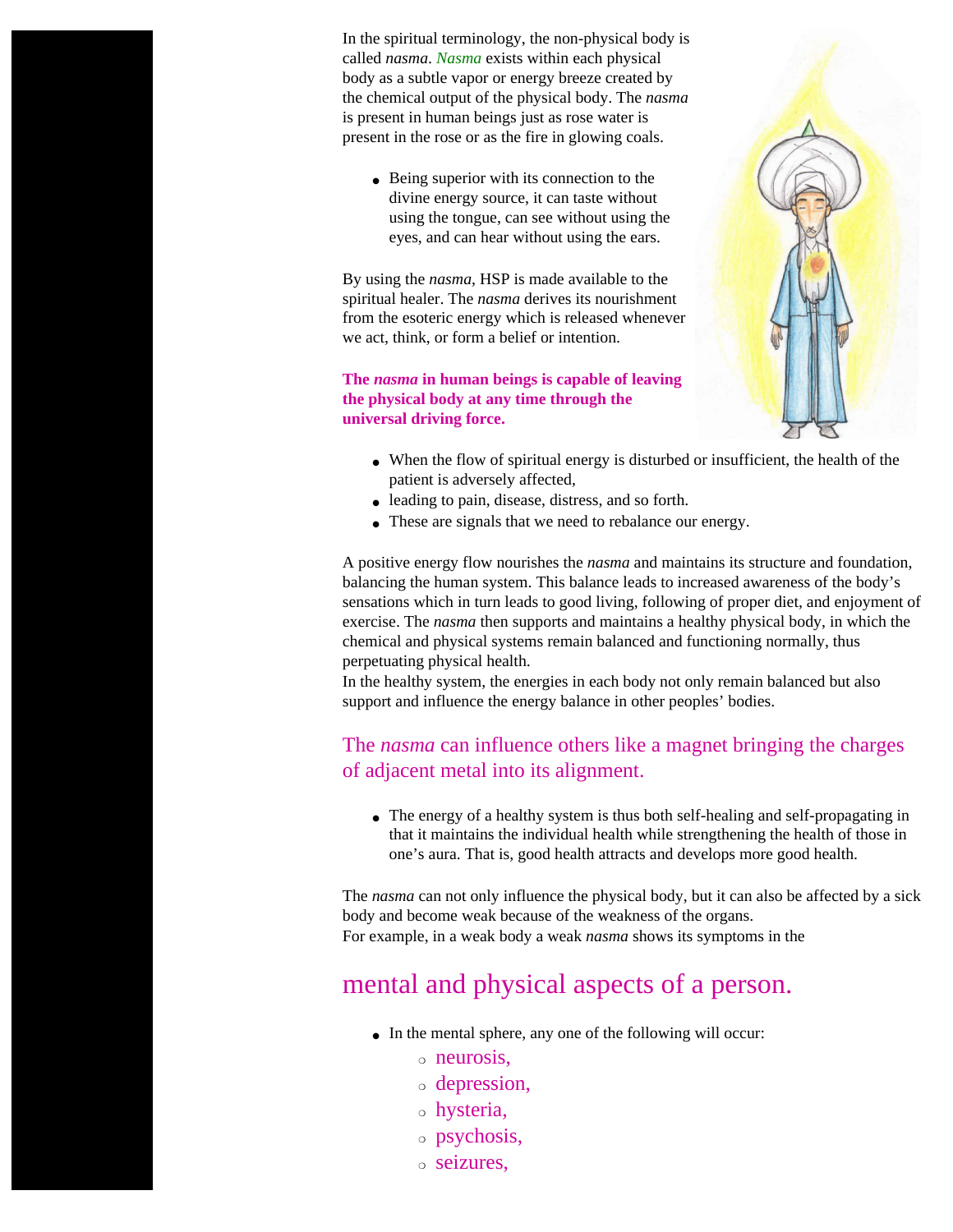- ❍ sleep terror,
- ❍ and insomnia.
- If this state of affairs is allowed to continue without treatment, the *nasma* becomes so weak that it is rendered incapable of defending itself in the weak body.
- The patient at this stage suffers either from
	- ❍ seizures,
	- ❍ psychotic fits, or
	- ❍ aggressive behavior.
- The spiritual healer can strengthen the patient's organs and thereby the *nasma* through the universal driving force, creating a high-energy state in which symptoms of sickness disappear.

### **Meditation And The Focal Point Of Treatment**

- In spirituality, good health requires intensive striving by the patient and personal change.
- Personal change to develop patience, contentment, gratitude, cheerfulness, joy, love, sharing, courage, benefaction, recognition of good deeds, forbearance, and courtesy will improve spirituality and energy flow.

Over activity even in this field and lack of proper supervision and devotion of a concerned and learned parent, or the dedication of qualified teacher also may lay a heavy burden on the person's intellect. Alternatively, an impasse in spiritual progress may hinder one's spiritual growth, and only a qualified guidance can break through such obstacles. Such training must keep advancing until it develops genuine character, positive traits, and healthy energy flow.

Without personal change in the body's energy flow, one will eventually create other problems which leads back to the source that caused the disease in the first place. Thus, dealing with the source of disease is the focal point of treatment.



This search stimulates the deeper part of ourselves that is sometimes called the "higher self" or the "spark of divinity" within us.

• This divinity within us, the deeper part of ourselves, sends us information about what type of sickness needs to be treated and what type of contact points need to be touched through our meditation.

- Meditation is a tool which gives
- $\circ$  deep relaxation and to quiet the mind.
- ❍ This helps to alleviate stress, and
- ❍ therefore enable the internal chemical and
- ❍ hormonal system to regain their equilibrium.

Medical tests have shown that there are definite measurable physiological changes in meditating subjects. The brain itself undergoes changes in the type of electrical waves generated.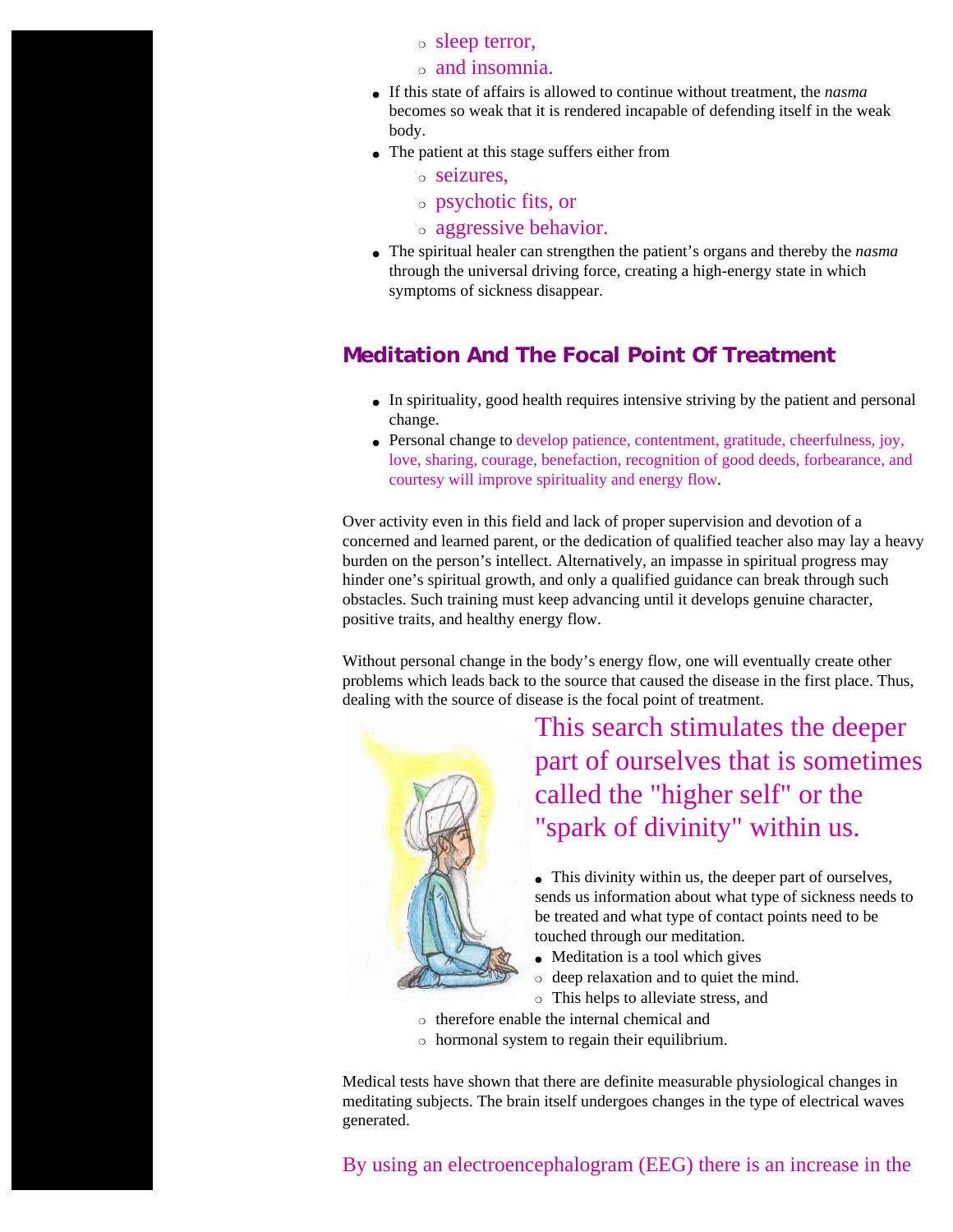generation of alpha waves and sometimes also in the number of theta waves. These indicate a shift of consciousness into a tranquil state of awareness quite different from that of sleep. This state is therapeutic and very restful although the patient is both fully conscious and functional. The body demonstrates the effects of meditation in various ways.

- The breathing pattern slows,
- as does the heart rate, and there is a
- marked decrease in the level of oxygen consumption and carbon dioxide elimination.

However, the physical effects of meditation last longer than the meditation period itself.

- This is demonstrated by the fact that sufferers of hypertension and many other diseases have, through meditation alone, made such clinically-measurable improvements that they have been able to discontinue their medications.
- This is very well noted and recorded in spiritual healing books and manuscripts.

## *How Energy Relates To Disease*

Spiritual healers symbolize the flowing of the driving life force in the body and in the universe as vortices of energy made up of a number of smaller spiral cones of energy.



• These are known in Islamic terminology as **"***lata***'***if***",** meaning subtle manifestations or layers.

● The *lata'if* (sing. *lateefa*) are the points of maximum energy intake and are very important focal points of balance within the energy system.

Disease and illness occur if a *lateefa* is unbalanced.

*Lata'if* in adults have a protective screen over them.

• In a healthy system, these *lata'if* spin in synchronized rhythm with the others, drawing energy from the universal energy field into their center for use by the body.

- Each one of them is tuned to a specific frequency that helps the body to remain healthy.
- However, in a diseased system these vortices are not synchronized.
- The energy of the *lata'if* that make up these vortices may be fast or slow, jerky or lopsided.
- Sometimes breaks in the entire energy pattern can be observed in which a *lateefa* **may be fully or partially collapsed or inverted.**
- These disturbances are related to dysfunction or pathology of the physical body in that area.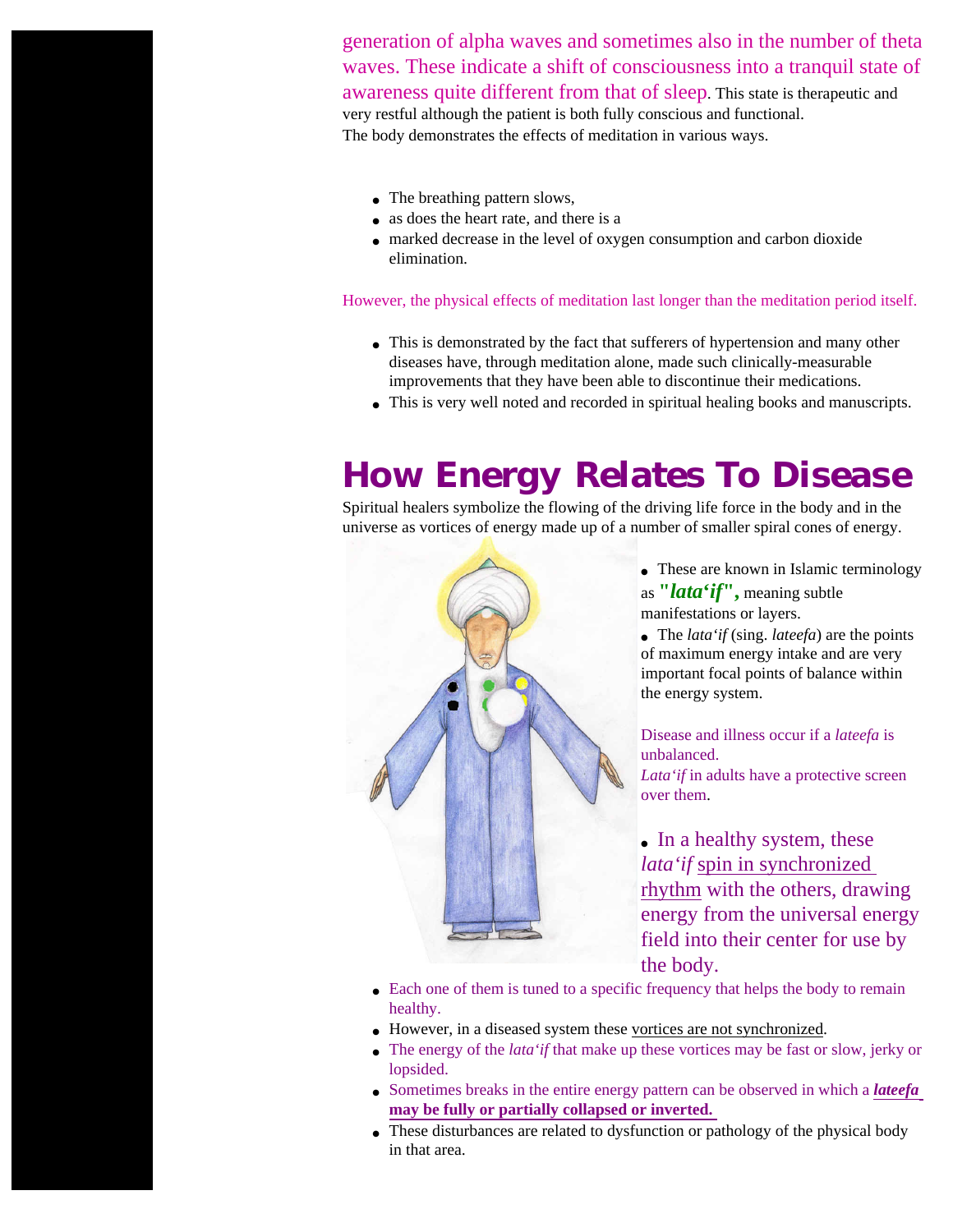## **Towards the Understanding of the 9 POINTS**

#### **Healing Through Meditation And Focal Points Of The** *Lata'if*

The feeling of pain can be completely cured by meditation wherein the dormant energy of a sick body is activated by a spiritual ignition produced by the meditative process. This spiritual process uses seven different focal points in the seven layers, the *lata'if*. **There are seven focal points {plus 2 more} of the** *lata'if***.** 

**This is different from** 

**[5 Levels of the Heart](http://nurmuhammad.com/HeartLevels/coverLataif5levelsofheart.htm)**

- These are located above and below the heart,
- above and below the left breast,
- above and below the right breast, and
- one on the forehead.
- Every *Lataif*  has a different energy color,
- and every energy has a different effect on a specific disease.
- The two focal points above and below the heart are green.



- The points above and below the left **breast are yellow**,
- the ones above and below the right breast are black,
- and the one on the forehead is white.
- { By Permission the Shaykh will give out The Ismu Allah or Dhikr for each Point and the number of repetitions} This will activate the Points.

#### Through meditation these seven focal points of the *lata'if* generate energy.

- Then, like a magnet, these activated focal points attract more energy from the universal cosmic energy source in the shape of tiny floating spheres of light.
- The size of these spheres depends on which *lateefa* is activated, as there is a different sized sphere for every different color *lateefa*.
- Depending on the illness, the healer activates the appropriate *lateefa* needed to cure that sickness.
- In turn, the *lateefa* produces more of its energy color which itself attracts from the universal energy source more of the same light.
- The result of this positive feedback loop is a tremendous outpouring of shimmering globes of light which descend from the cosmic energy source onto the person of the healer.

Through this flood of colored energy spheres, the healer is energized to the point where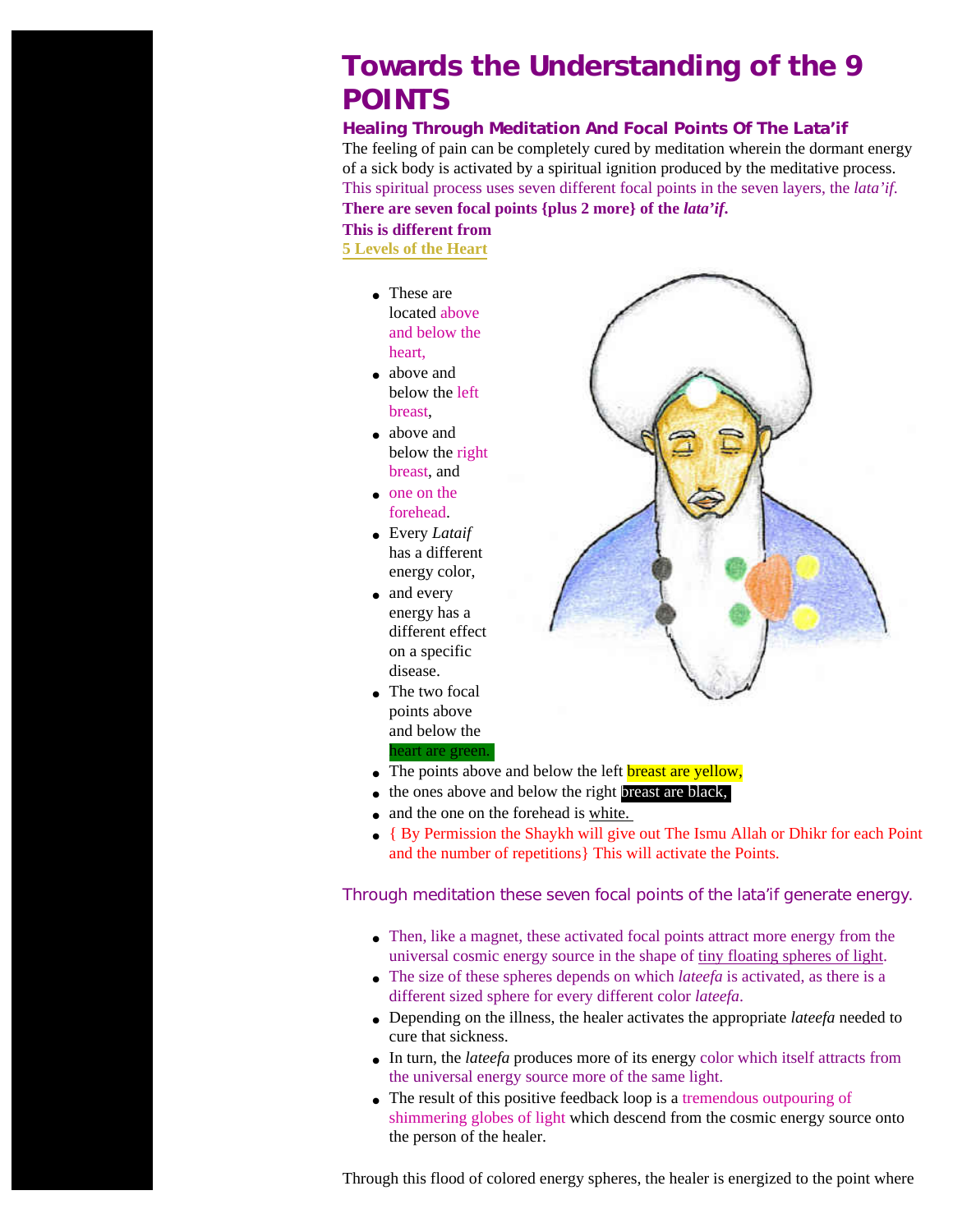he/She radiates heat from his body through his hands and projects light from his forehead.

- As a scientist shoots a laser, the spiritual healer emits the light and energy that he receives from the universal force.
- The healer massages the affected areas and this combination of heat from the hand and light from the forehead immediately begins the healing process.
- The healer also prescribes that the patient sit alone for a few hours each day fully relaxed, repeating several thousand times different holy names of God in a special format for the duration of treatment.
- These holy names are like energy sparks which ignite more flow from the universal energy source.
- This ignition also activates the focal points of the *lata'if* causing heat to be generated in the body of the patient. This heat is considerably less than the immense power transmitted by the healer, but it is sufficient to cause the patient to break out into a sweat.

At this time, the patient goes to the healer who transmits more energy as before, advancing the patient's treatment.

- As the moon reflects the light of the sun onto the earth, so too does the healer reflect the universal energy through his body to the patient.
- This produces a state of immense heat and spiritual interaction between the healer and the patient.
- This process is repeated for several days or even weeks until the patient recovers.
- As he recovers, the patient begins to experience a psychological effect from the dynamic, synergistic interaction between himself and the healer.
- This psychological effect of recovery and relief from pain induces the endocrine glands to secrete hormones which balance the whole system and begin to cure the ill organs, raising the patient to higher levels of health and spirituality than would be possible in the former painful, diseased condition.

As the surgical patient is anesthetized, so too is the spiritual patient put in a pain-free state in which the spiritual healer can work on him in the way he finds suitable.

#### **Conclusion**

Disease at any station of the energy field will express itself in that particular level of consciousness. Each expression of disease is manifested as some form of pain, be it physical, emotional, mental, or spiritual. It is essential that we probe the deeper meaning of our illnesses.

• We need to ask, "What does this illness and pain mean to us? What can we learn [from this?"](http://nurmuhammad.com/Meditation/EnergyHealing/sufigoodbadenergy.htm)

Pain is the driving belt in the body's own self-defense mechanism that alerts us to correct a situation.

- Pain is like a warning bell in our system which brings our attention to the fact that something is wrong and forces us do something about it.
- Pain says, "You are not listening to your whole self."
- Pain teaches us to ask for help and healing and is, therefore, a key to the education of the soul and to the function of the spirit and the body's energy.

A comprehensive approach to pain relief and health in general which includes spiritual healing will greatly help the progress of modern medicine. While volumes can and have been written on Islamic spiritual healing, it is hoped that this brief introduction will help bring this subject to the attention of the medical community and foster greater